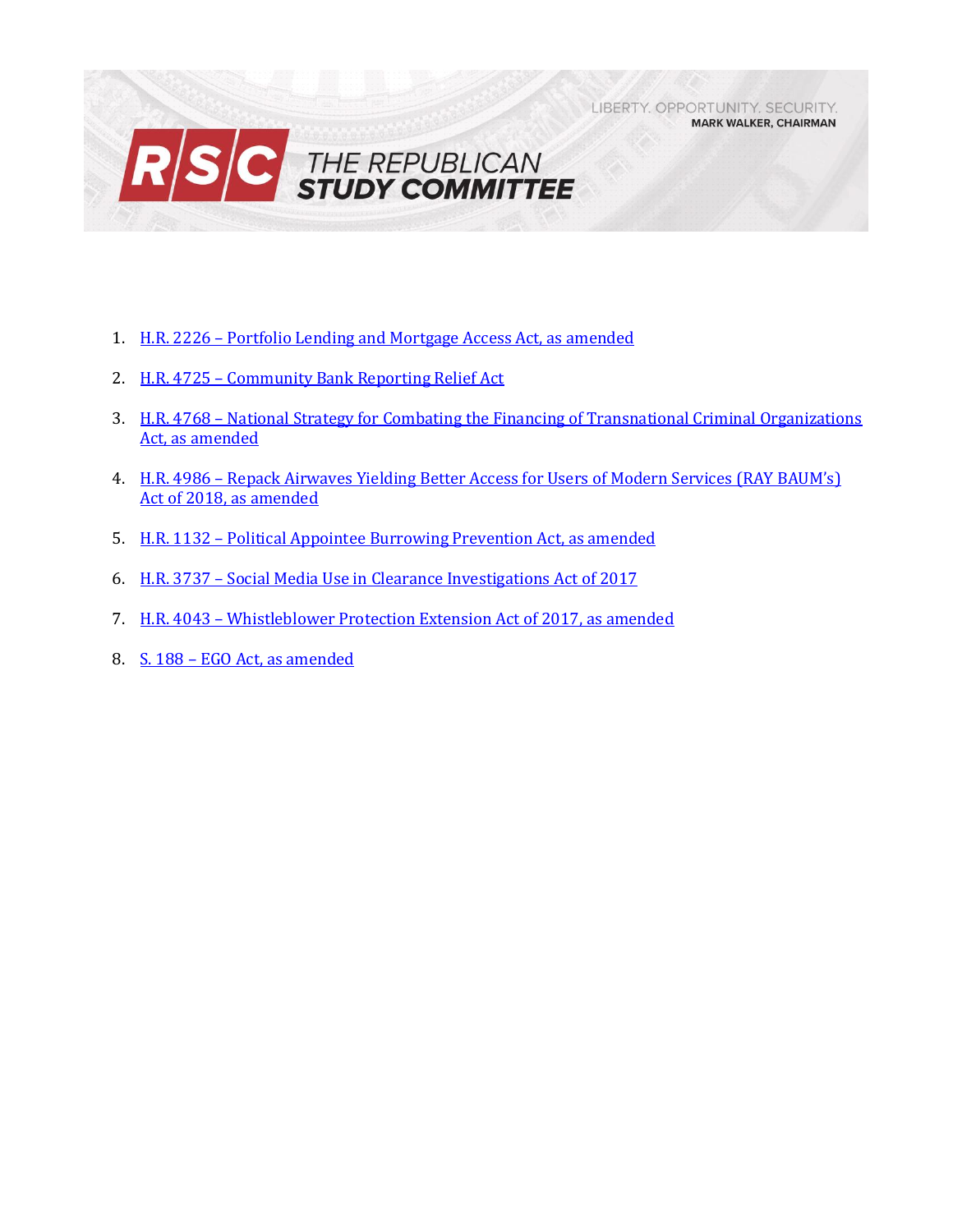# <span id="page-1-0"></span>**H.R. 2226 — Portfolio Lending and Mortgage Access Act (Rep. Barr, R-KY)**

**CONTACT:** [Matt Dickerson,](mailto:Matthew.Dickerson@mail.house.gov) 202-226-9718

## **FLOOR SCHEDULE:**

March 6, 2018, under a suspension of the rules, which requires a 2/3 majority for passage.

#### **TOPLINE SUMMARY:**

[H.R. 2226](http://docs.house.gov/billsthisweek/20180305/HR2226.pdf) would deem that a mortgage meeting certain requirements that is originated by and continuously retained on the portfolio of a financial institution that has less than \$10 billion in assets shall be considered a Qualified Mortgage (QM).

#### **COST:**

The [Congressional Budget Office](https://www.cbo.gov/system/files/115th-congress-2017-2018/costestimate/hr2226.pdf) (CBO) estimates that enacting "H.R. 2226 would increase direct spending by \$1 million in 2019 for the agency [CFPB] to issue rules to implement the changes required under the bill."

## **CONSERVATIVE CONCERNS:**

- **Expand the Size and Scope of the Federal Government?** No.
- **Encroach into State or Local Authority?** No.
- **Delegate Any Legislative Authority to the Executive Branch?** No.
- **Contain Earmarks/Limited Tax Benefits/Limited Tariff Benefits?** No.

#### **DETAILED SUMMARY AND ANALYSIS:**

H.R. 2226 would deem that a mortgage meeting certain requirements that is originated by and continuously retained on the portfolio of a financial institution that has less than \$10 billion in assets shall be considered a Qualified Mortgage (QM). The requirements for such a mortgage include that it can not have negative amortization, interest-only terms, and the lender must document employment, income, and credit history.

#### **COMMITTEE ACTION:**

H.R. 2226 was introduced on April 28, 2017, and referred to the Financial Services Committee. The Committee marked up and reported the bill on January 18, 2018, by a 55 – 0 vote

#### **ADMINISTRATION POSITION:**

No Statement of Administration Policy is available at this time.

#### **CONSTITUTIONAL AUTHORITY:**

"Congress has the power to enact this legislation pursuant to the following: (According to Article I, Section 8, Clause 3 of the Constitution: The Congress shall have power to enact this legislation to regulate commerce with foreign nations, and among the several states, and with the Indian tribes.)"

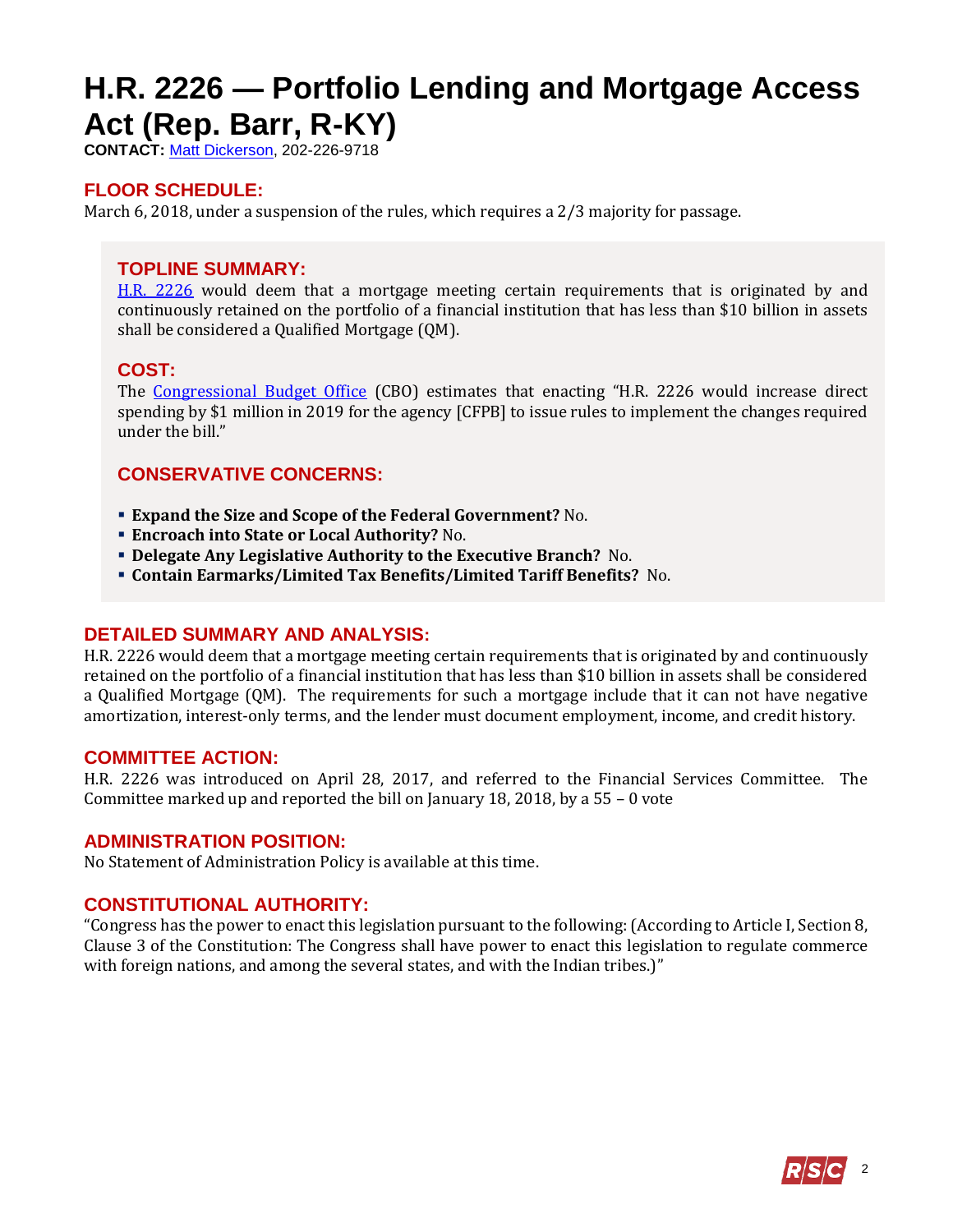# <span id="page-2-0"></span>**H.R. 4725 — Community Bank Reporting Relief Act (Rep. Hultgren, R-IL)**

**CONTACT:** [Matt Dickerson,](mailto:Matthew.Dickerson@mail.house.gov) 202-226-9718

# **FLOOR SCHEDULE:**

March 6, 2018, under a suspension of the rules, which requires a 2/3 majority for passage.

# **TOPLINE SUMMARY:**

[H.R. 4725](http://docs.house.gov/billsthisweek/20180305/HR4725.pdf) would provide that financial institutions with less than \$5 billion in assets would be required to file Call Reports twice per year (instead of four times per year).

# **COST:**

The [Congressional Budget Office](https://www.cbo.gov/system/files/115th-congress-2017-2018/costestimate/hr4725.pdf) (CBO) estimates that enacting "H.R. 4725 could impose costs on the FDIC, the NCUA, the Office of the Comptroller of the Currency (OCC), and the Federal Reserve. However, CBO estimates that the cost to complete the regulations would not be significant. Administrative costs incurred by the FDIC, the NCUA, and the OCC are recorded in the budget as increases in direct spending, but those agencies are authorized to collect premiums and fees from insured depository institutions to cover administrative expenses. Thus, CBO expects that the net effect on direct spending would be negligible. Administrative costs to the Federal Reserve are reflected in the federal budget as a reduction in remittances to the Treasury (which are recorded in the budget as revenues)."

# **CONSERVATIVE CONCERNS:**

- **Expand the Size and Scope of the Federal Government?** No.
- **Encroach into State or Local Authority?** No.
- **Delegate Any Legislative Authority to the Executive Branch?** No.
- **Contain Earmarks/Limited Tax Benefits/Limited Tariff Benefits?** No.

# **DETAILED SUMMARY AND ANALYSIS:**

Under current law, banks must file Consolidated Reports of Condition and Income (also called "Call Reports") with the Federal Financial Institutions Examination Council (FFIEC) four times per year. According to a report from the [Treasury](https://www.treasury.gov/press-center/press-releases/Documents/A%20Financial%20System.pdf), "Currently, the bank Call Report form is over 80 pages and contains a substantial amount of data fields which are not applicable to community banks and their business model."

H.R. 4725 would provide that financial institutions with less than \$5 billion in assets would be required to file Call Reports twice per year.

#### **COMMITTEE ACTION:**

H.R. 4725 was introduced on December 21, 2017, and referred to the Financial Services Committee. The Committee marked up and reported the bill on January 18, 2018, by a 55 – 0 vote

#### **ADMINISTRATION POSITION:**

No Statement of Administration Policy is available at this time.

# **CONSTITUTIONAL AUTHORITY:**

"Congress has the power to enact this legislation pursuant to the following: Article 1, Section 8, Clause 3: To regulate Commerce with foreign Nations, and among the several States, and with the Indian Tribes. Article I, Section 8, Clause 18: To make all Laws which shall be necessary and proper for carrying into [sic] Execution

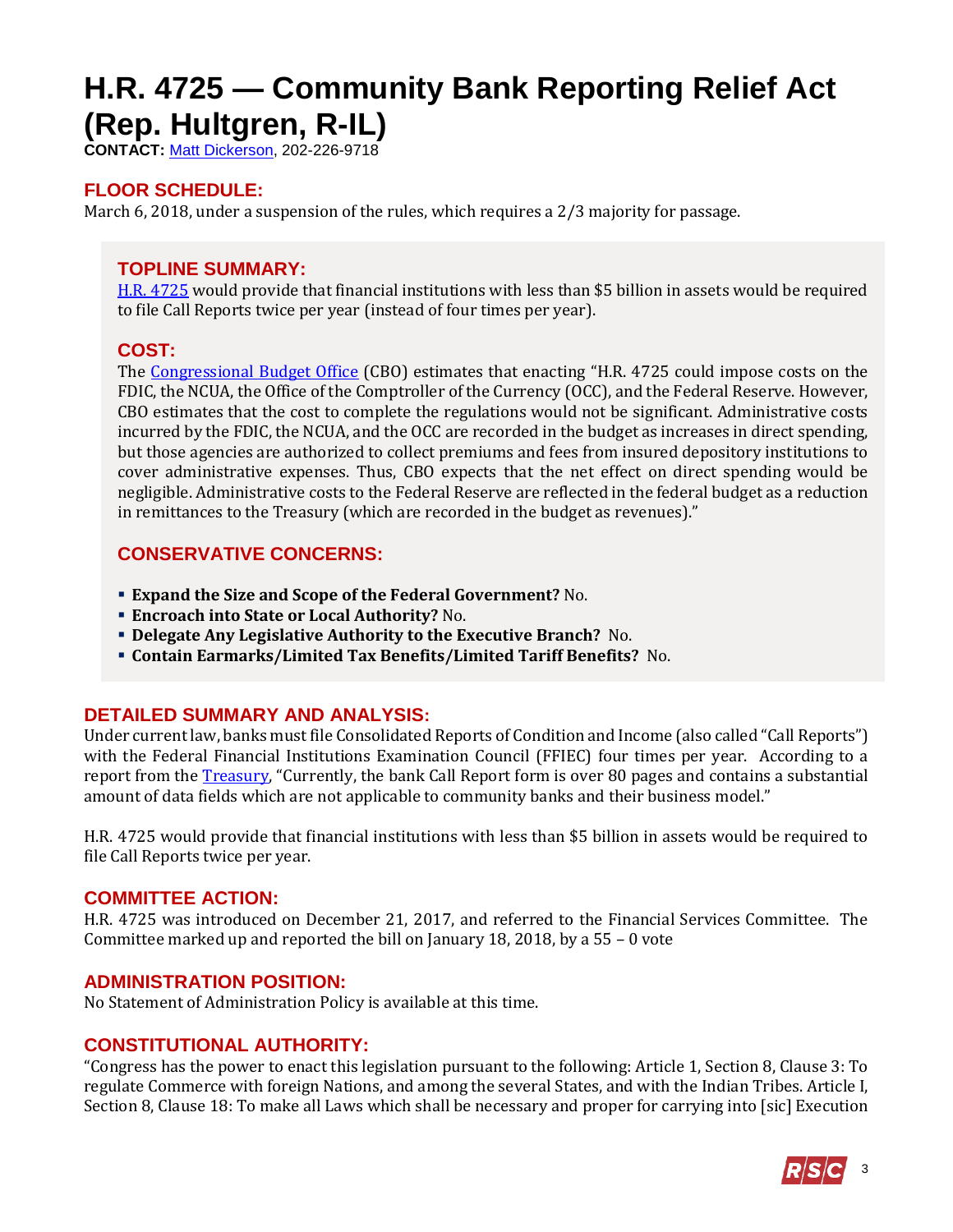the foregoing Powers, and all other Powers vested by this Constitution in the Government of the United States, or in any Department or Officer thereof."

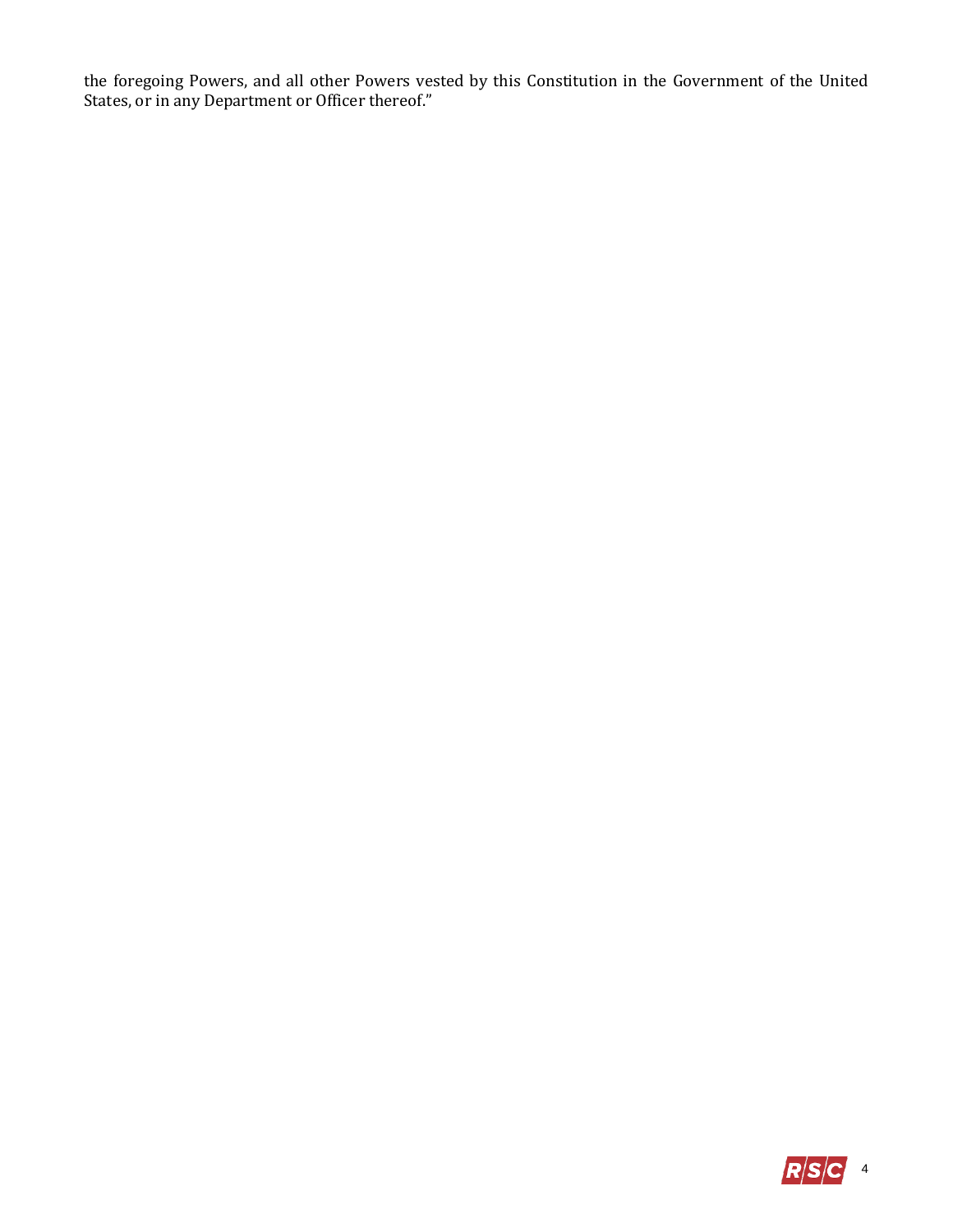# <span id="page-4-0"></span>**H.R. 4768 — National Strategy for Combating the Financing of Transnational Criminal Organizations Act (Rep. Kustoff, R-TN)**

**CONTACT:** [Matt Dickerson,](mailto:Matthew.Dickerson@mail.house.gov) 202-226-9718

# **FLOOR SCHEDULE:**

March 6, 2018, under a suspension of the rules, which requires a 2/3 majority for passage.

# **TOPLINE SUMMARY:**

[H.R. 4768](http://docs.house.gov/billsthisweek/20180305/HR4768.pdf) would require the President to develop a national strategy to combat the financial networks of transnational organized criminals.

# **COST:**

The [Congressional Budget Office](https://www.cbo.gov/system/files/115th-congress-2017-2018/costestimate/hr4768.pdf) (CBO) estimates that "If sufficient financing information is already collected by the government, based on the cost of similar activities CBO expects that implementing the bill would require three employees (at a cost of about \$150,000 a year for each) to coordinate the work of more than 10 government organizations. Thus, CBO estimates that implementing the bill would cost around \$450,000 annually and about \$2 million over the 2018-2022 period, subject to the availability of appropriated funds. If financing information regarding transnational organized crime is not currently collected by the government, costs could be significantly higher… CBO cannot determine whether comprehensive information on the financing of transnational organized criminal activity has been collected by the government, although Executive Order 13773 instructed federal agencies to work together against transnational criminals."

# **CONSERVATIVE CONCERNS:**

**Expand the Size and Scope of the Federal Government?** The bill would require the President to develop a national strategy to combat the financial networks of transnational organized criminals.

- **Encroach into State or Local Authority?** No.
- **Delegate Any Legislative Authority to the Executive Branch?** Some conservatives may believe that Congress should set national strategies.
- **Contain Earmarks/Limited Tax Benefits/Limited Tariff Benefits?** No.

# **DETAILED SUMMARY AND ANALYSIS:**

In July 2011, President Obama released the **[Strategy to Combat Transnational Organized Crime](https://obamawhitehouse.archives.gov/sites/default/files/Strategy_to_Combat_Transnational_Organized_Crime_July_2011.pdf)** which described 56 priority actions to lessen the impact of transnational crime. In February 2017, President Trump issue[d Executive Order 13773 Enforcing Federal Law With Respect to Transnational Criminal Organizations](https://www.gpo.gov/fdsys/pkg/DCPD-201700106/pdf/DCPD-201700106.pdf)  [and Preventing International Trafficking](https://www.gpo.gov/fdsys/pkg/DCPD-201700106/pdf/DCPD-201700106.pdf) which required the interagency Threat Mitigation Working Group (TMWG) to "submit to the President a report on transnational criminal organizations and subsidiary organizations, including the extent of penetration of such organizations into the United States, and issue additional reports annually thereafter to describe the progress made in combating these criminal organizations, along with any recommended actions for dismantling them."

H.R. 4768 would require the President to "develop a national strategy to combat the financial networks of transnational organized criminals" and submit it to Congress within one year. The President would be required to update the strategy at least every two years. The President would be required to develop the strategy acting through the Secretary of the Treasury, in consultation with the Attorney General, the Secretary of State, the Secretary of Homeland Security, the Director of National Intelligence, the Secretary of

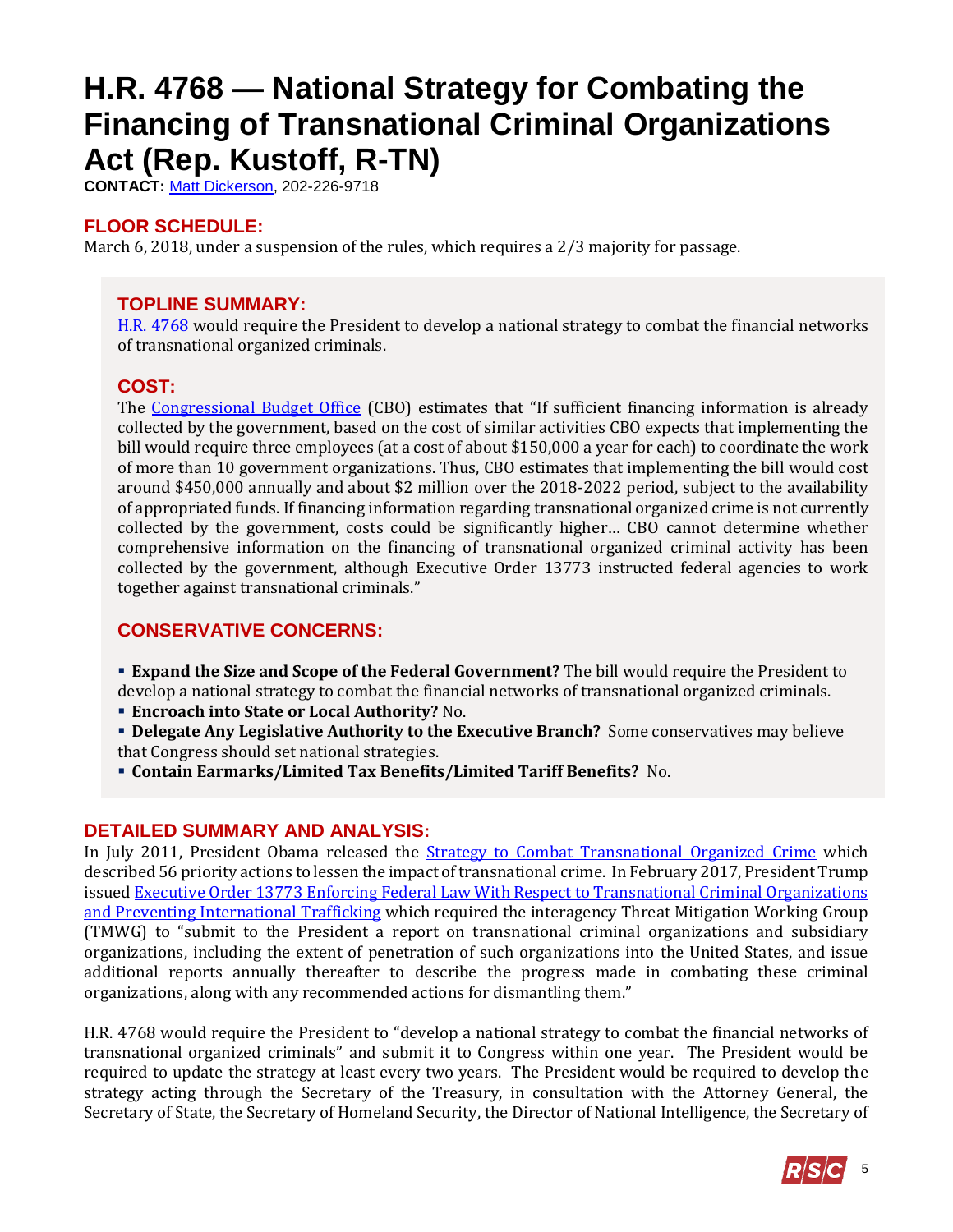Defense, the Director of the Financial Crimes Enforcement Network, the Director of the Secret Service, the Director of the Federal Bureau of Investigation, the Administrator of the Drug Enforcement Administration, the Commissioner of Customs and Border Protection, the Director of the Office of National Drug Control Policy, and the Federal functional regulators.

The strategy would be required to include:

- An identification of the most significant current transnational organized crime threats,
- An identification of individuals, entities, and networks that provide financial support to transnational organized crime groups,
- A comprehensive discussion of short and long term goals for combatting the financing of transnational organized crime groups,
- A review of current efforts and proposed changes to law or regulations.

#### **COMMITTEE ACTION:**

H.R. 4768 was introduced on January 11, 2018, and referred to the Financial Services Committee. The Committee marked up and reported the bill on January 18, 2018, by a  $53 - 0$  vote

#### **ADMINISTRATION POSITION:**

No Statement of Administration Policy is available at this time.

### **CONSTITUTIONAL AUTHORITY:**

"Congress has the power to enact this legislation pursuant to the following: Under Article I, Section 8, the Necessary and Proper Clause. Congress shall have power to make all laws which shall be necessary and proper for carrying into Execution the foregoing Powers and all Powers vested by this Constitution in the Government of the United States, or in any Department or Officer thereof."

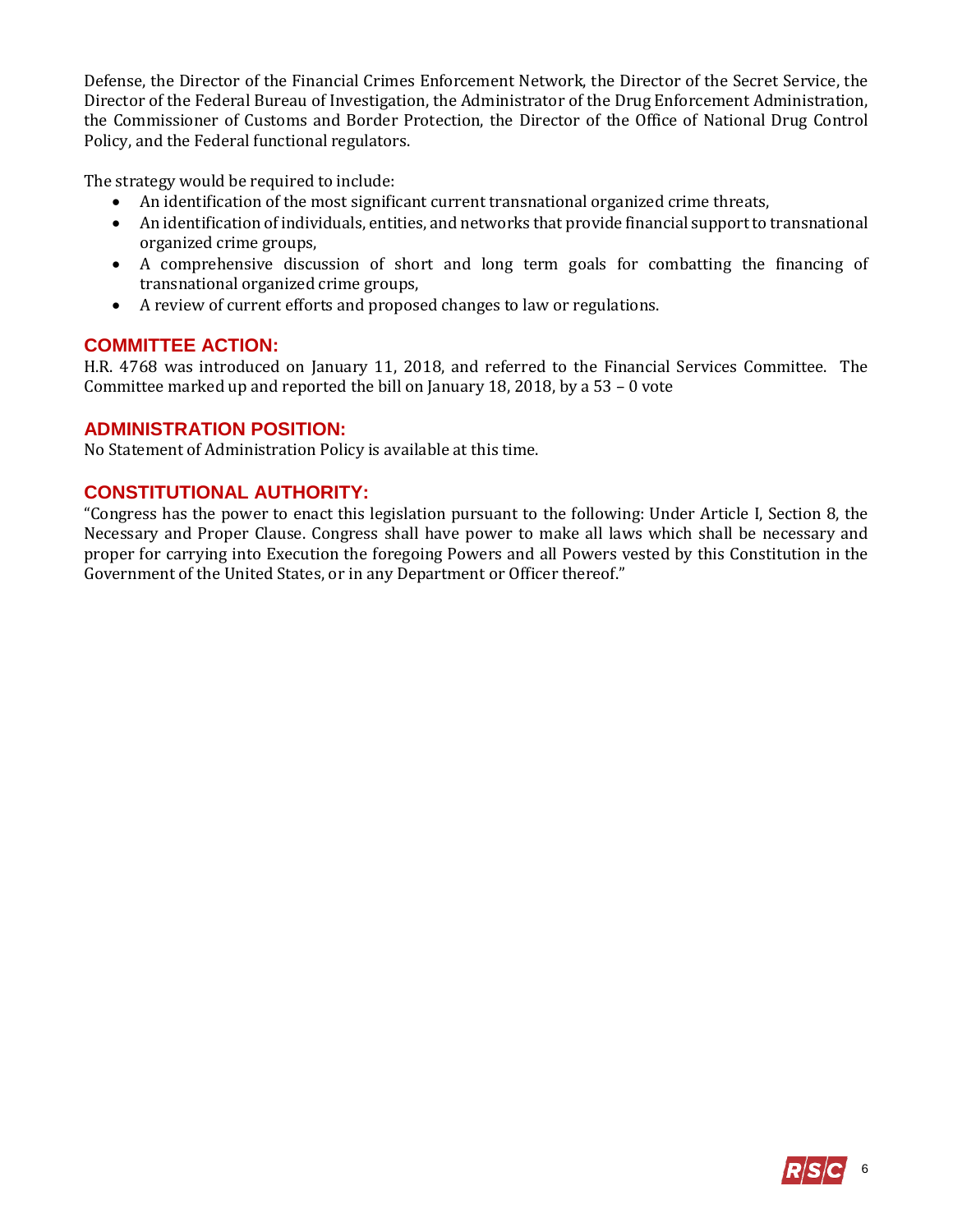# <span id="page-6-0"></span>**H.R. 4986 — Repack Airwaves Yielding Better Access for Users of Modern Services (RAY BAUM's) Act of 2018, as amended (Rep. Blackburn, R-TN)**

**CONTACT:** [Nicholas Rodman,](mailto:nicholas.rodman@mail.house.gov) 202-226-8576

# **FLOOR SCHEDULE:**

Scheduled for consideration on March 6, 2018, under suspension of the rules, which requires 2/3 vote for passage.

# **TOPLINE SUMMARY:**

[H.R. 4986](http://docs.house.gov/billsthisweek/20180305/HR4986.pdf) would reauthorize the Federal Communications Commission (FCC). The commission has not been reauthorized since Congress passed the Federal Communications Commission Authorization Act [of 1990.](https://www.congress.gov/bill/101st-congress/house-bill/3265/text) 

# **COST:**

No Congressional Budget Office (CBO) estimate is available.

Rule 28(a)(1) of the Rules of the Republican Conference prohibit measures from being scheduled for consideration under suspension of the rules without an accompanying cost estimate. Rule 28(b) provides that the cost estimate requirement may be waived by a majority of the Elected Leadership.

# **CONSERVATIVE CONCERNS:**

- **Expand the Size and Scope of the Federal Government?** No.
- **Encroach into State or Local Authority?** No.
- **Delegate Any Legislative Authority to the Executive Branch?** No.
- **Contain Earmarks/Limited Tax Benefits/Limited Tariff Benefits?** No.

# **DETAILED SUMMARY AND ANALYSIS:**

H.R. 4986 would authorize \$333,118,000 for fiscal year 2019 and \$339,610,000 for fiscal year 2020 for the FCC to carry out its functions. The sum appropriated in any fiscal year to carry out these activities would be offset and derived from regulatory fees collected by the commission and authorized by [section 9 of the](https://transition.fcc.gov/Reports/1934new.pdf)  [Communications Act](https://transition.fcc.gov/Reports/1934new.pdf) of 1934. The FCC would be directed to assess and collect application and regulatory fees at rates set in a schedule of application fees to recover its costs to process applications. The FCC would be required to notify Congress of any adjustment to such fees. The bill further sets procedures for the fee structures as well as specified rules related to the payment of fees. The FCC was last authorized in FY 1991, but has continues to be funded in appropriations bills.

H.R. 4986 would extend the application of the Antideficiency Act, which prohibits officers or employees of the U.S. Government from authorizing the expenditure of funds that exceed the amount available in an appropriation by a year to the [Universal Service Program](https://www.fcc.gov/general/universal-service) until December 31, 2019.

The bill would require the FCC to submit a study to Congress on the public safety benefits and technical feasibility and cost of making telecommunications service provider-owned WiFi access points, and other communications technologies operating on unlicensed spectrum, available to the general public for access to 9-1-1 services, without requiring any login credentials, during times of emergency when mobile service is unavailable; the provision by non-telecommunications service provider-owned WiFi access points of public access to 9–1–1 services during times of emergency when mobile service is unavailable; and other alternative

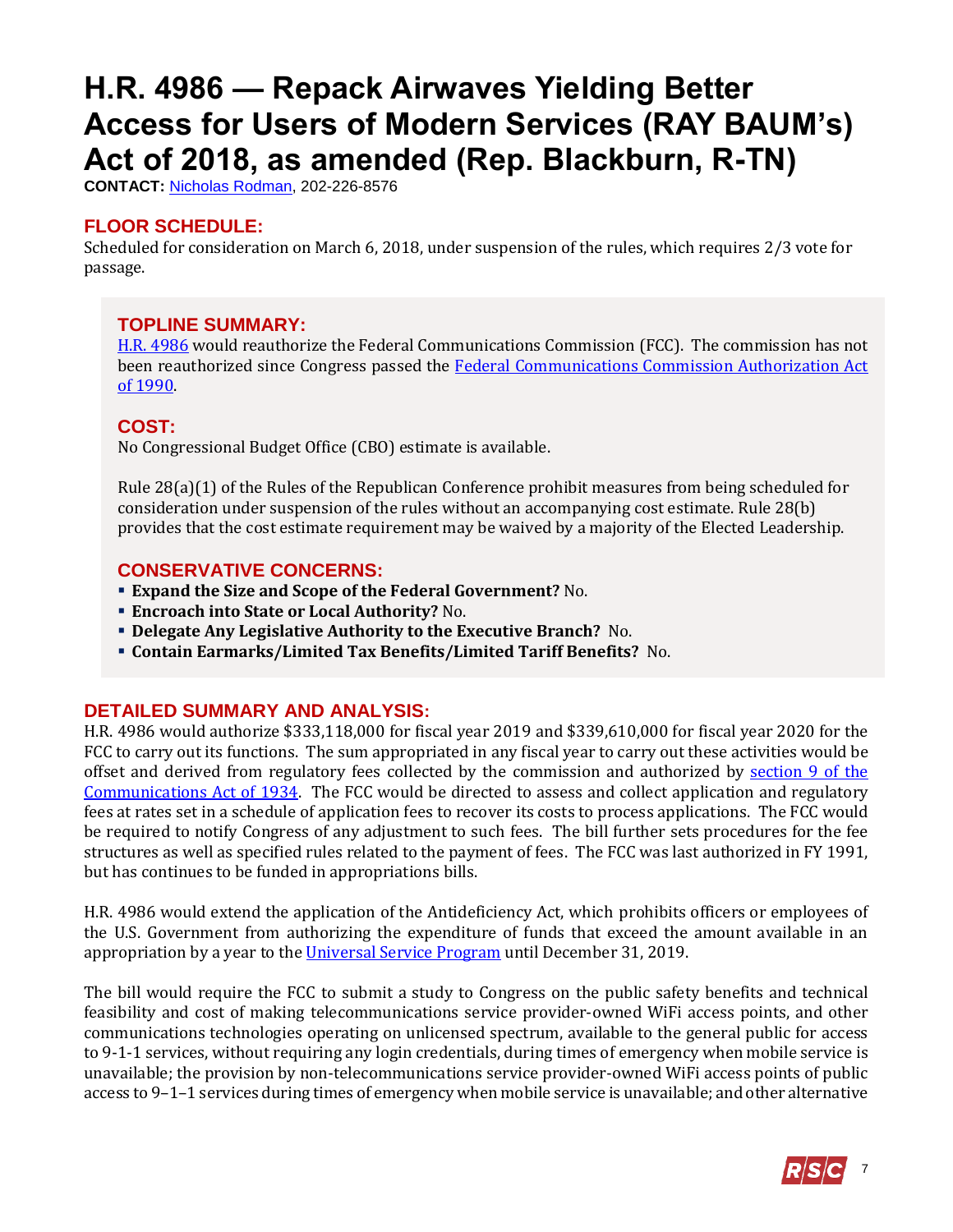means of providing the public with access to 9–1–1 services during times of emergency when mobile service is unavailable.

The bill would require the FCC to submit a report to Congress on the state of the communications marketplace that assess the state of competition in the communications marketplace, including competition to deliver voice, video, audio, and data services among providers of telecommunications, providers of commercial mobile service, multichannel video programming distributors, broadcast stations, providers of satellite communications, Internet service providers, and other providers of communications services. The bill would further repeal or amend a series of redundant or obsolete reporting requirements to include reports on satellite competition, on international broadband data, or on cable industry prices.

Section 403 of the bill would clarify that nothing in the legislation would be construed to expand or contract the authority of the FCC.

Title V of the bill would establish an independent Inspector General for the FCC. In addition, the bill would require the FCC's Chief Information Officer to have a significant role in the decision-making process for annual and multi-year planning, programming, budgeting, and execution decisions, related reporting requirements, and reports related to information technology; the management, governance, and oversight processes related to information technology; and the hiring of personnel with information technology responsibilities. The bill would expand and clarify the prohibition on misleading or inaccurate caller identification information or "spoofing" in connection with any voice service or text messaging service. In doing so, H.R. 4986 would require a Government Accountability Office (GAO) study on FCC and the Federal Trade Commission (FTC) actions to combat the fraudulent provision of misleading or inaccurate caller identification information. The bill would also require a report on promoting broadband internet access for veterans.

The FCC would be required to promulgate regulations to establish a methodology that shall apply to the collection of mobile service coverage data, and would be required to conclude a proceeding to consider adopting rules to ensure that the dispatchable location is conveyed with a 9-1-1 call, regardless of the technological platform used and including with calls from multi-line telephone systems.

The bill would set the terms of office and vacancies for the FCC to include for the commissioner who shall be appointed for a term of 5 years. The bill additionally requires the FCC to concurrently transmit any budget estimate, request, or legislative recommendations to Congress if it transmits those documents to the President or the Office of Management and Budget.

H.R. 4986 would establish a Broadcast Repack Fund in the Treasury of the United States which would serve as a reserve source for the payment of TV broadcaster relocation costs at the discretion of the FCC, but would require the commission to certify to Congress that such payments are necessary to reimburse reasonably incurred costs. The bill would also establish a Translator and Low Power Station Relocation Fund, and a FM Broadcast Station Relocation Fund, under the same structure, as well as a Broadcast Station Relocation Consumer Education Fund to make payments solely for the purposes of consumer education relating to the reorganization of broadcast television spectrum.

Title VII of the bill, or the "Making Opportunities for Broadband Investment and Limiting Excessive and Needless Obstacles to Wireless Act'' or the ''MOBILE NOW Act" would require the National Telecommunications and Information Administration (NTIA) and the FCC by December 31, 2022, to make available at least 255 megahertz of federal and nonfederal spectrum below the frequency of 6000 megahertz for mobile and fixed wireless broadband use. 100 megahertz would be made available on an unlicensed basis; and 100 megahertz would be made available on an exclusive, licensed basis for commercial mobile use. 55 megahertz below the frequency of 8000 megahertz would be identified for use on either a licensed or unlicensed basis, or a combination of licensed and unlicensed. The FCC would be directed to publish a notice of proposed rulemaking to consider service rules to authorize mobile or fixed terrestrial wireless

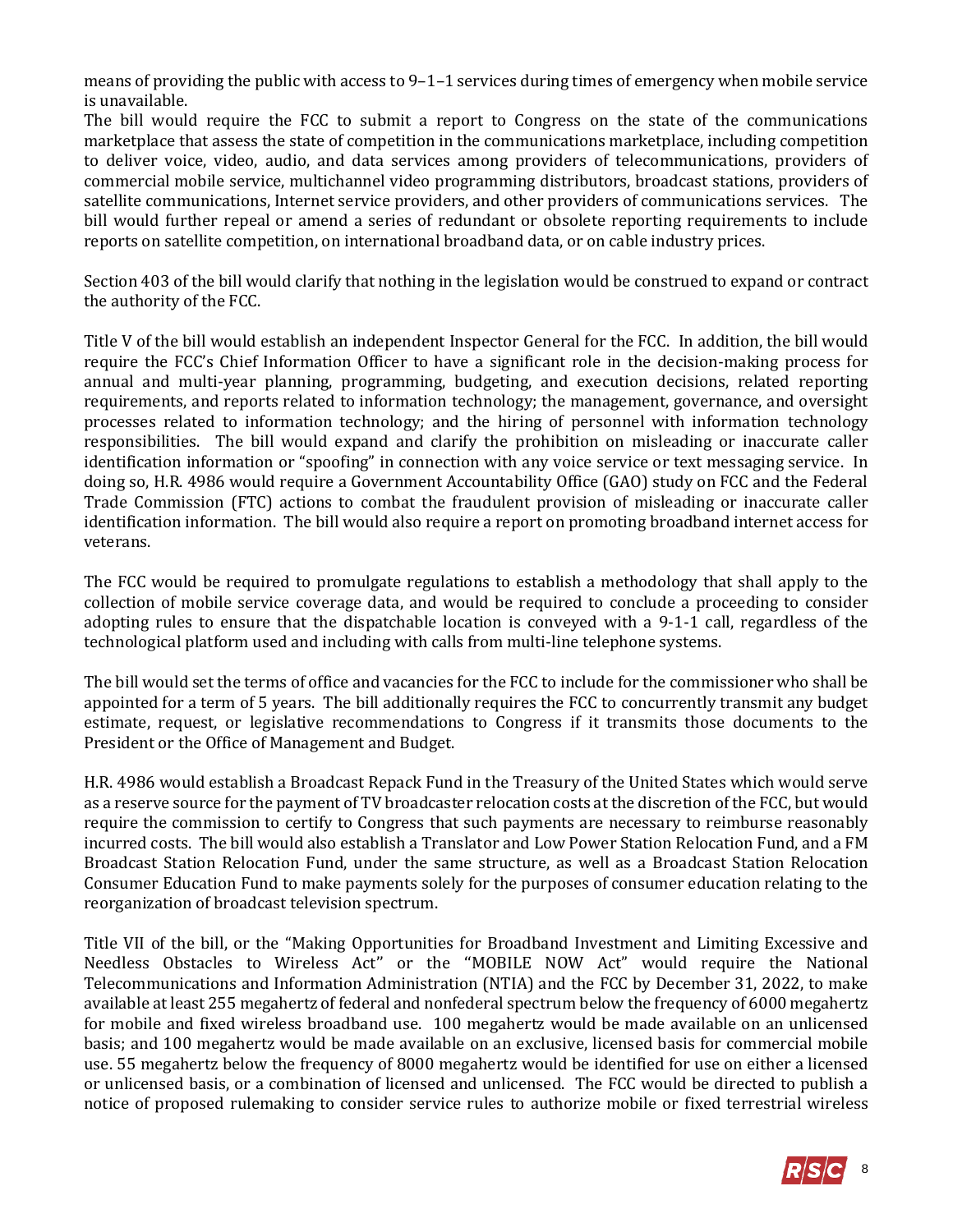operations, including for advanced mobile service operations, in the radio frequency band between 42000 and 42500 megahertz.

Title VII would clarify that if an executive agency, a State, a political subdivision or agency of a State, or a person, firm, or organization applies for the grant of an easement, right-of-way, or lease to, in, over, or on a building or other property owned by the Federal Government for the right to install, construct, modify, or maintain a communications facility installation, the executive agency having control of the building may grant to the applicant, on behalf of the Federal Government an easement, right-of-way, or lease to perform the installation, construction, modification, or maintenance. Additionally, to facilitate the installation of broadband infrastructure, the Secretary of Transportation would be mandated to promulgate regulations to ensure that each State that receives funds under Federal highway aid meets specific requirements, including that the State department of transportation identifies a broadband utility coordinator, that may have additional responsibilities; establishes a process for the registration of broadband infrastructure entities that seek to be included in those broadband infrastructure right-of-way facilitation efforts within the State; and establishes a process to electronically notify broadband infrastructure entities on an annual basis. The title would also establish a national broadband facilities asset database.

The bill would require GAO to conduct a study to evaluate the availability of broadband Internet access using unlicensed spectrum and wireless networks in low-income neighborhoods. The bill would further require the FCC to initiate a rulemaking proceeding to assess whether to establish a program, or modify existing programs, under which a licensee that receives a license for the exclusive use of spectrum in a specific geographic area may partition or disaggregate the license by sale or long-term lease in order to provide services consistent with the license; and make unused spectrum available to an unaffiliated covered small carrier; or an unaffiliated carrier to serve a rural area.

The FCC would be directed to ensure that its efforts related to spectrum allocation and assignment made available on an unlicensed basis radio frequency bands to address demand for unlicensed wireless broadband operations if doing so is reasonable, and in the public interest, after taking into account the future needs of homeland security, national security, and other spectrum users. The FCC with the NTIA would be required to develop a national plan for making additional radio frequency bands available for unlicensed or licensed by rule operations.

Title VII would authorize the Assistant Secretary of Commerce for Communications and Information and the Under Secretary of Commerce for Standards and Technology to conduct prize competitions to accelerate the development and commercialization of technology that improves spectrum efficiency and is capable of costeffective deployment, subject to the availability of funds. The Secretary of Commerce may award not more than \$5,000,000, in the aggregate, to the winner or winners of the prize competitions. Title VII would further prohibit State, or local jurisdictions, from requiring a person to collect from, or remit on behalf of, any other person a State or local tax, fee, or surcharge imposed on a purchaser or user with respect to the purchase or use of any wireless telecommunications service within the State unless the collection or remittance is in connection with a financial transaction. No additional funds are authorized to be appropriated to carry out title VII.

This title is similar to  $S. 19$ , the "MOBILE NOW Act" which passed the Senate with an amendment by unanimous consent on August 3, 2017.

[Ray Baum](https://energycommerce.house.gov/news/press-release/chairman-greg-walden-passing-ec-staff-director-ray-baum/) served as the Staff Director of the House Energy and Commerce Committee until his passing on February 9, 2018, after a battle with cancer.

#### **COMMITTEE ACTION:**

H.R. 4986 was introduced on February 8, 2018, and was referred to the House Committee on Energy and Commerce. On [February 14, 2018,](https://energycommerce.house.gov/markups/energy-commerce-committee-vote-h-r-3477-h-r-1876-h-r-4986/) the bill was ordered to be reported (amended) by voice vote.

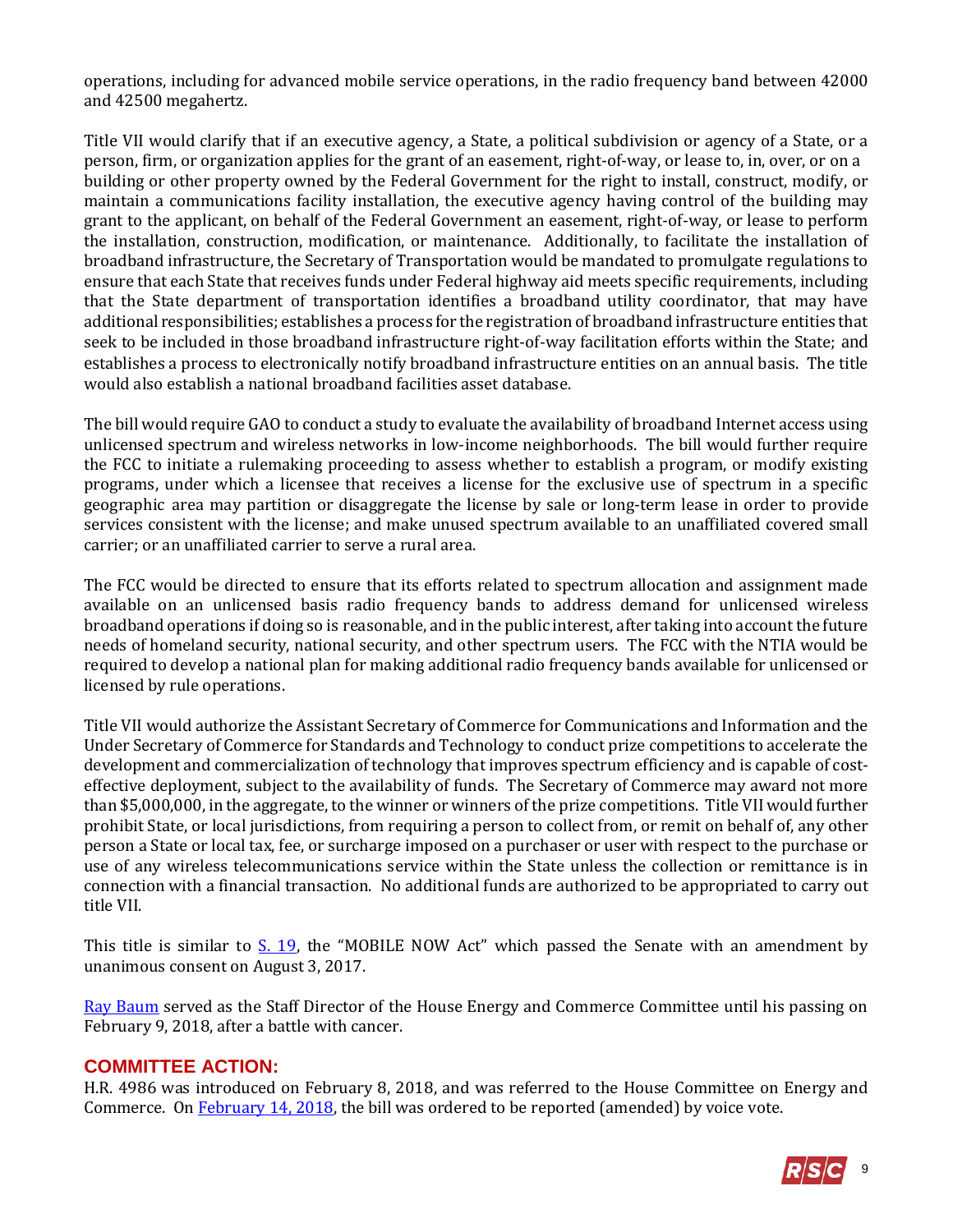# **ADMINISTRATION POSITION:**

A Statement of Administration Policy is not available.

# **CONSTITUTIONAL AUTHORITY:**

According to the sponsor: "Congress has the power to enact this legislation pursuant to the following: Article I, Section 8 'necessary and proper' clause."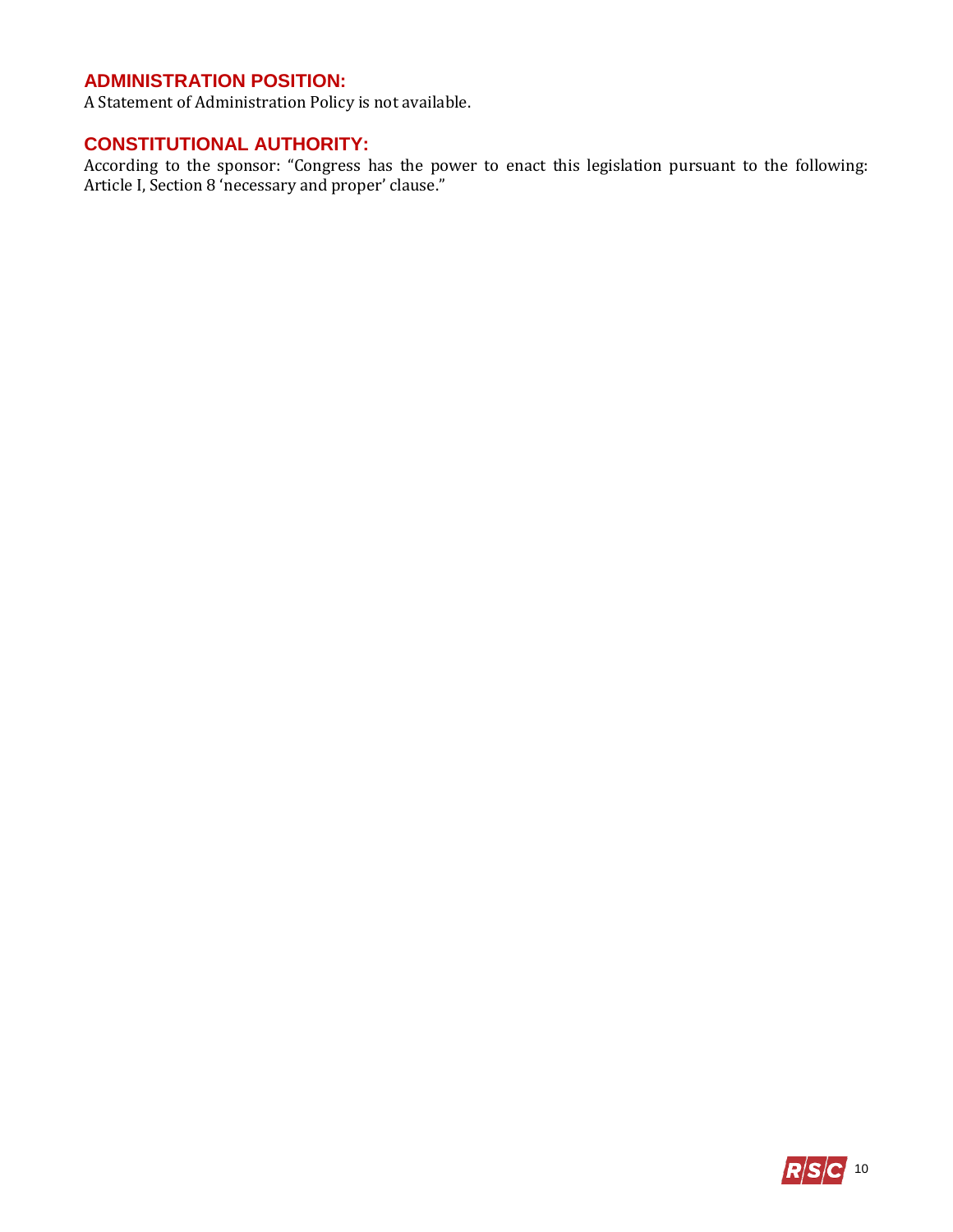# <span id="page-10-0"></span>**H.R. 1132 — Political Appointee Burrowing Prevention Act, as amended (Rep. Buck, R-CO)**

**CONTACT:** [Noelani Bonifacio,](mailto:Noelani.Bonifacio@mail.house.gov) 202-226-9719

# **FLOOR SCHEDULE:**

Expected to be considered March 6, 2018, under suspension of the rules, which requires a 2/3 majority for passage.

### **TOPLINE SUMMARY:**

[H.R. 1132](http://docs.house.gov/billsthisweek/20180305/HR1132-1.pdf) would prohibit political appointees from being appointed to a career position within two years of leaving their political position and would require the associate director of Merit Systems Accountability and Compliance to ensure appointees to a career position within an executive agency have been appointed in a process free from political influence.

### **COST:**

The Congressional Budget Office (CBO) [estimates](https://www.cbo.gov/system/files/115th-congress-2017-2018/costestimate/hr1132.pdf) that implementing H.R. 1132 would not result in significant costs to the federal government.

### **CONSERVATIVE CONCERNS:**

- **Expand the Size and Scope of the Federal Government?** No.
- **Encroach into State or Local Authority?** No.
- **Delegate Any Legislative Authority to the Executive Branch?** No.
- **Contain Earmarks/Limited Tax Benefits/Limited Tariff Benefits?** No.

# **DETAILED SUMMARY AND ANALYSIS:**

H.R. 1132 would prohibit heads of an executive agency from appointing political appointees and certain former political appointees to a career position within the agency without first receiving approval form the associate director of Merit Systems Accountability and Compliance.

Heads of an executive agency must submit a request to the associate director to approve appointments and the requests must be accompanied by a certification that the position is needed to achieve the agency's mission. The associate director must then review the request and may only approve the request if the appointment process was fair, open, and free from political influence. At least five days prior to approving requests, the associate director is required to provide the certification and the rationale of that certification to the House Committee on Oversight and Government Reform and the Senate Committee on Homeland Security and Governmental Affairs.

H.R. 1132 prohibits the appointment of political appointees to a career position for two years after the appointee has left the political position. This does not apply to political appointees who have not "personally and substantially" participated in any activities while in their position. These activities include providing a decision, approval or disapproval, recommendation, and conducting an investigation.

The bill does not affect former career appointees from being reinstated according to  $5$  U.S.C. 3593.

According to the committee [report,](https://www.congress.gov/115/crpt/hrpt439/CRPT-115hrpt439.pdf) the bill codifies and expands practices that are already being utilized by the Office of Personnel Management.

The House Report (H.R. 115-439) accompanying H.R. 1132 can be foun[d here.](https://www.congress.gov/115/crpt/hrpt439/CRPT-115hrpt439.pdf)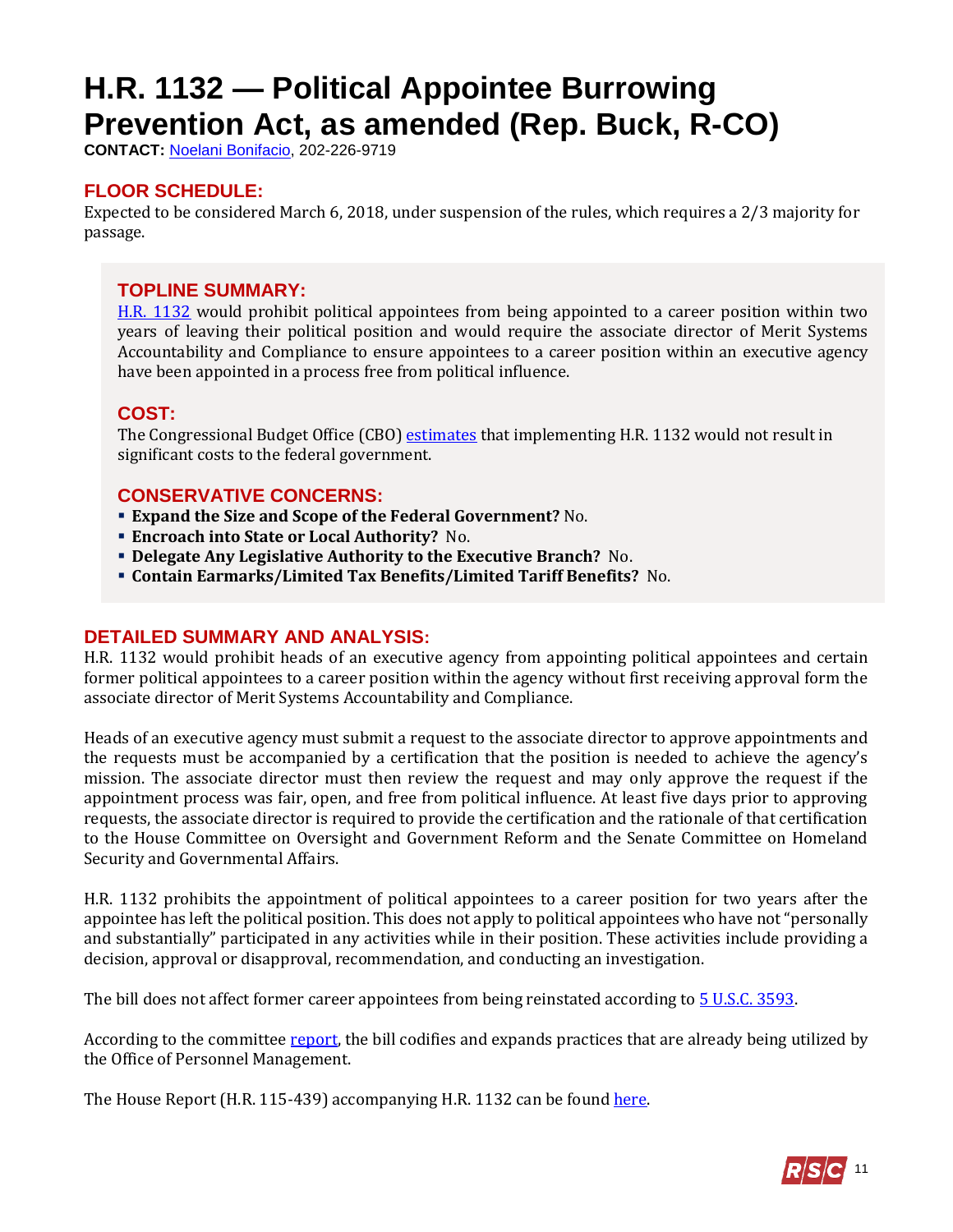#### **COMMITTEE ACTION:**

H.R. 1132 was introduced on February 16, 2017. The bill was referred to the House Committee on Oversight and Government Reform. The bill was marked up on November 2, 2017 and was reported by voice vote.

#### **ADMINISTRATION POSITION:**

No Statement of Administration Policy is available at this time.

### **CONSTITUTIONAL AUTHORITY:**

According to the sponsor, Congress has the power to enact this legislation pursuant to the following: "Clause 1, Section 8, of Article I of the United States Constitution, which states ``The Congress shall have Power to lay and collect Taxes, Duties, Imposts, and Excises, to pay the Debts, and provide for the common Defense and General Welfare of the United States; but all Duties and Imposts and Excises shall be uniform throughout the United States."

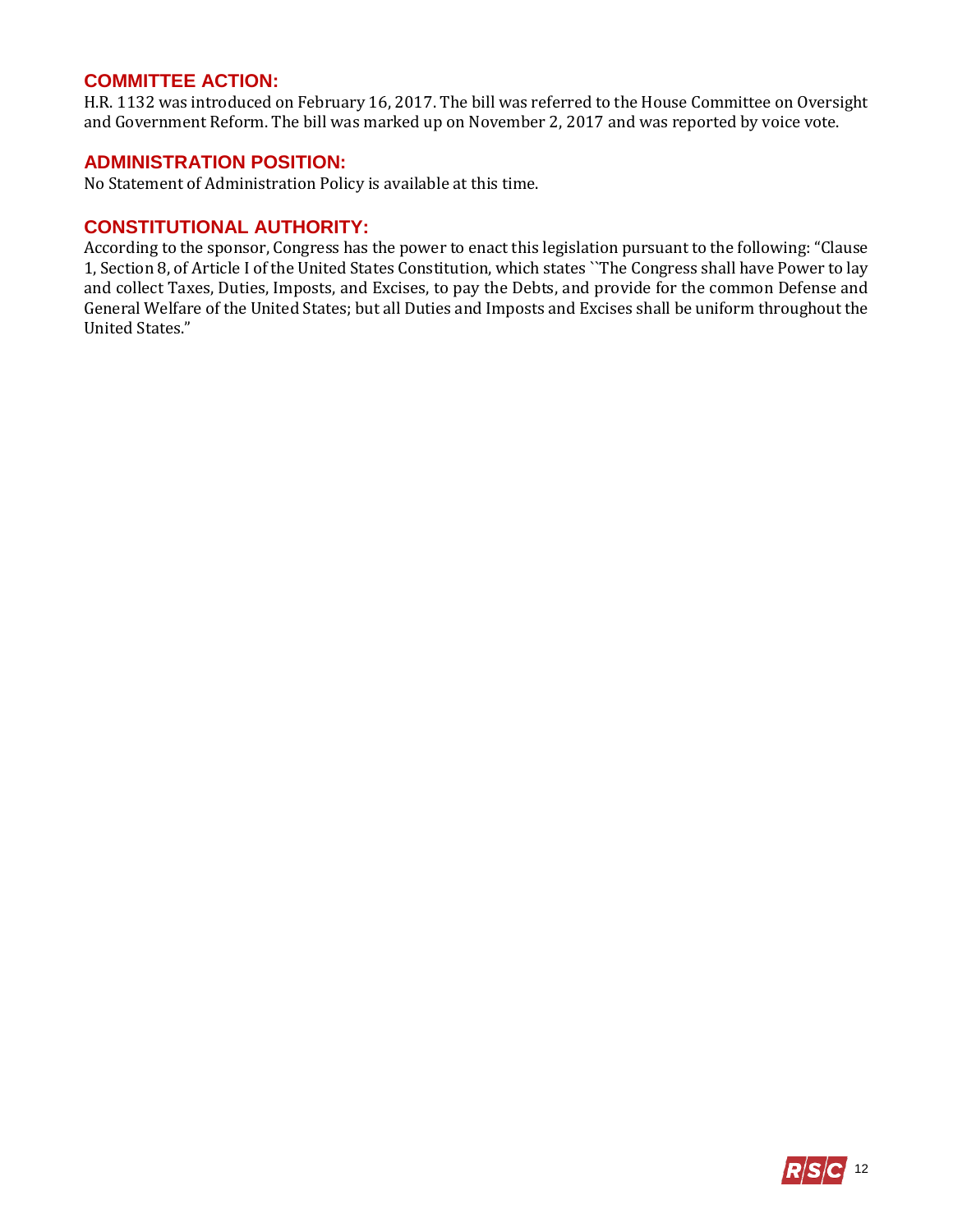# <span id="page-12-0"></span>**H.R. 3737 — Social Media Use in Clearance Investigations Act of 2017 (Rep. DeSantis, R-FL)**

**CONTACT:** [Noelani Bonifacio,](mailto:Noelani.Bonifacio@mail.house.gov) 202-226-9719

# **FLOOR SCHEDULE:**

Expected to be considered March 6, 2018, under suspension of the rules, which requires a 2/3 majority for passage.

## **TOPLINE SUMMARY:**

[H.R. 3737](https://www.congress.gov/115/bills/hr3737/BILLS-115hr3737rh.pdf) would require the Office of Management and Budget to submit a report to Congress regarding the review of a security clearance applicant's social media accounts during investigations.

# **COST:**

The Congressional Budget Office (CBO) [estimates](https://www.cbo.gov/system/files/115th-congress-2017-2018/costestimate/hr3737.pdf) that implementing H.R. 3737 would cost under \$500,000, subject to appropriation. The bill would not affect direct spending or revenues, so pay-asyou-go would not apply.

# **CONSERVATIVE CONCERNS:**

- **Expand the Size and Scope of the Federal Government?** No.
- **Encroach into State or Local Authority?** No.
- **Delegate Any Legislative Authority to the Executive Branch?** No.
- **Contain Earmarks/Limited Tax Benefits/Limited Tariff Benefits?** No.

#### **DETAILED SUMMARY AND ANALYSIS:**

H.R. 3737 would require the director of Office of Management and Budget to submit a report to Congress within 6 months of enactment regarding the review of a security clearance applicant's social media accounts during investigations. The report must include:(1) a description of the current use of social media in security clearance background investigations; (2) any legal impediments, statutory or regulatory, to examining public social media accounts; (3) the results of any pilot programs aiming to incorporate social media reviews; (4) options for including social media during investigations; (5) cost estimates for including social media reviews in all Top Secret and Secret investigations.

#### **COMMITTEE ACTION:**

H.R 3737 was introduced on September 12, 2017. The bill was referred to the House Committee on Oversight and Government Reform The bill was marked up on September 13, 2017, and was reported by voice vote.

#### **ADMINISTRATION POSITION:**

No Statement of Administration Policy is available at this time.

# **CONSTITUTIONAL AUTHORITY:**

According to the sponsor, Congress has the power to enact this legislation pursuant to the following: "Article II, Section 2, Clause 2 (The President… "shall nominate, and by and with the Advice and Consent of the Senate shall appoint Ambassadors, other public Ministers and Consuls, Judges of the supreme Court, and all other Officers of the United States, who Appointments are not herein otherwise provided for, and which shall be established by Law: but the Congress may by Law vest the Appointment of such inferior Officers, as they think proper, in the President alone, in the Courts of Law, or in the Heads of Departments.''), Article I, Section 8, Clause 1 (``The Congress shall have Power to lay and collect Taxes, Duties, Imposes, and Excises, to pay the debts and provide for the common Defense and general Welfare of the United States…"), and Article I, Section 8, Clause 18 (The Congress shall have Power to make all Laws which shall be necessary and proper for

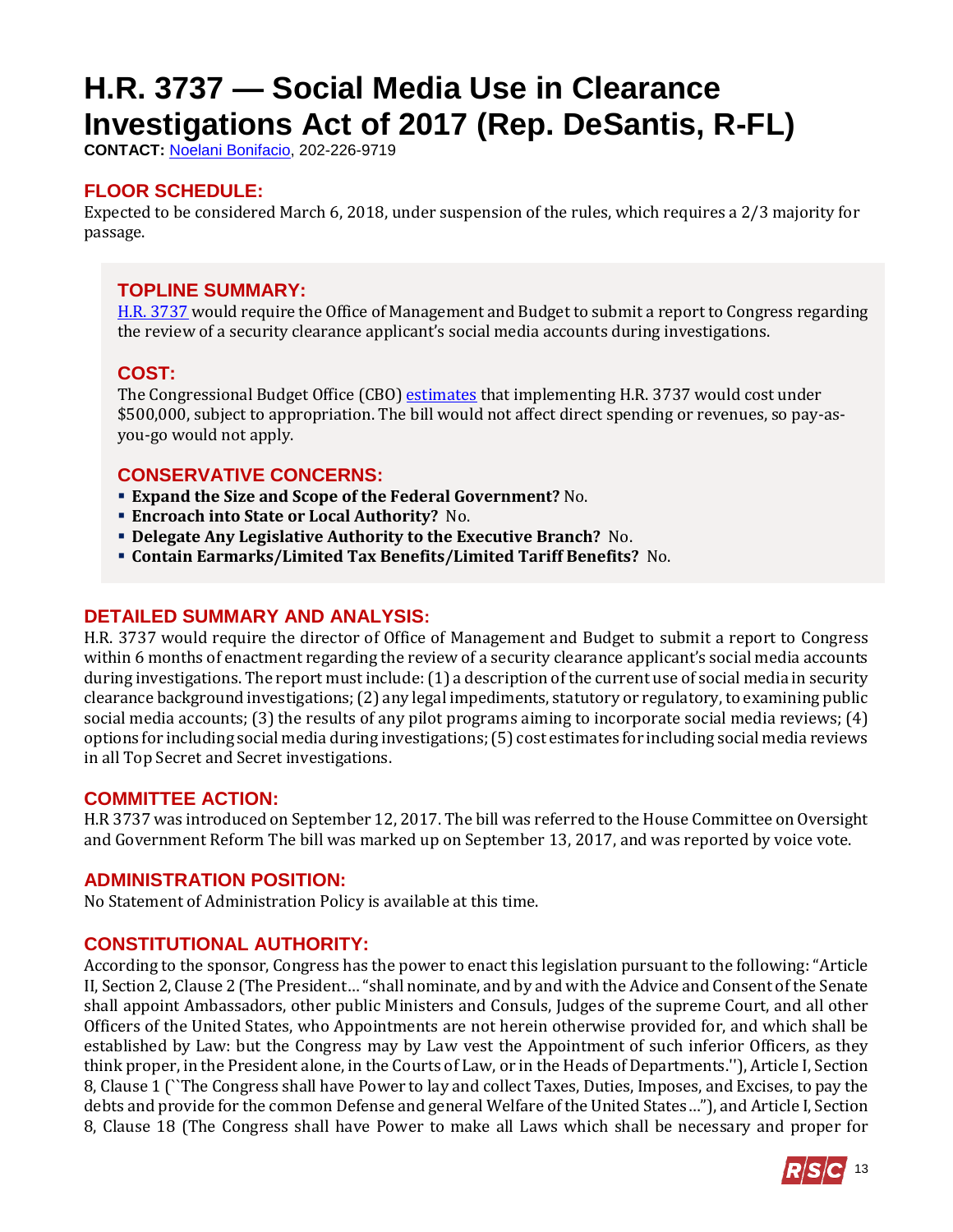carrying into Execution the foregoing Powers, and all other Powers vested by this Constitution in the Government of the United States, or in any Department or Officer thereof.")."

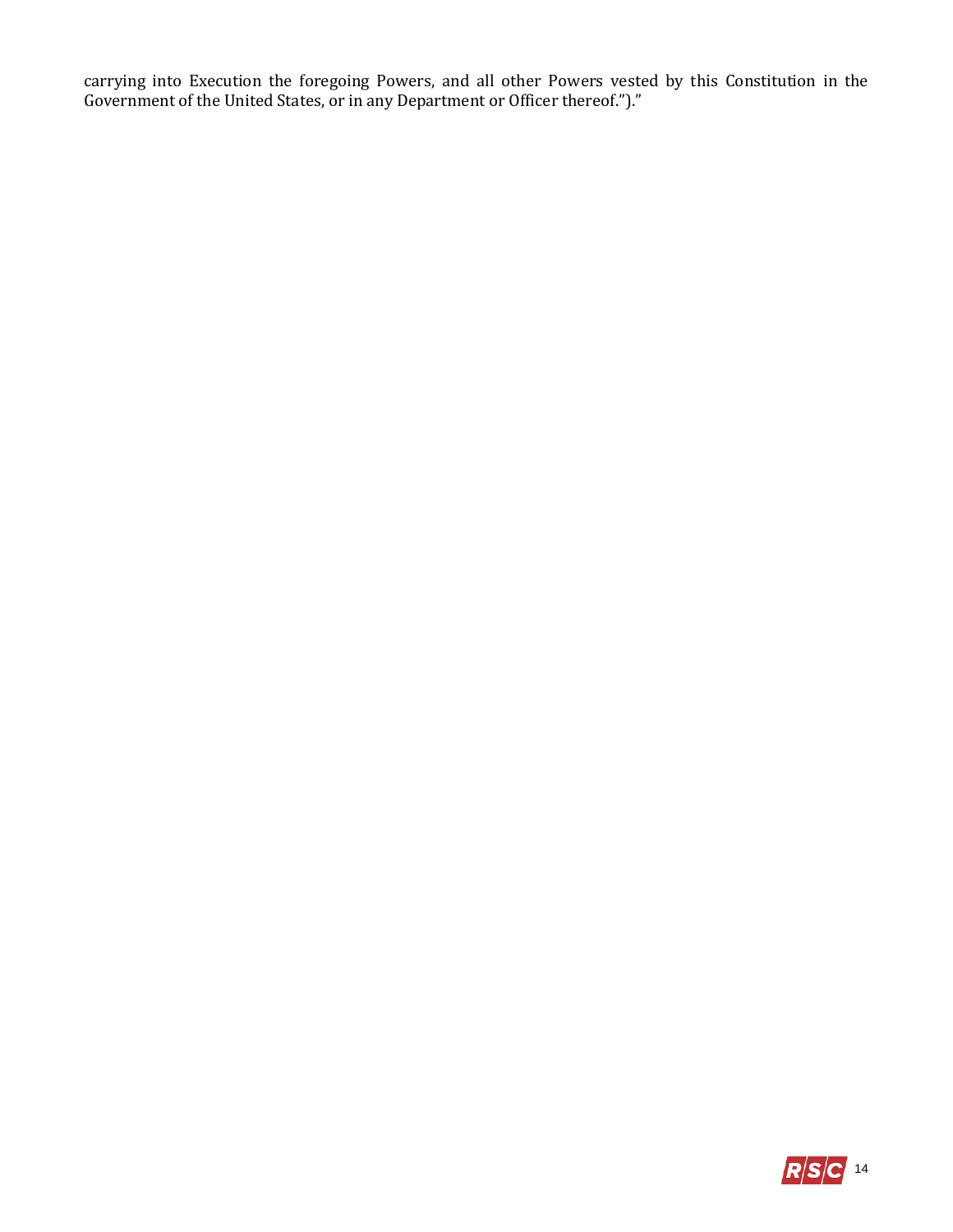# <span id="page-14-0"></span>**H.R. 4043 — Whistleblower Protection Enhancement Act, as amended (Rep. Blum, R-IA)**

**CONTACT:** [Noelani Bonifacio,](mailto:Noelani.Bonifacio@mail.house.gov) 202-226-9719

# **FLOOR SCHEDULE:**

Expected to be considered March 6, 2018, under suspension of the rules, which requires a 2/3 majority for passage.

### **TOPLINE SUMMARY:**

[H.R. 4043](https://www.congress.gov/115/bills/hr4043/BILLS-115hr4043rh.pdf) would re-designate the Whistleblower Protection Ombudsman, as appointed by an agency's Inspector General, as the Whistleblower Protection Coordinator and add additional responsibilities to the position.

# **COST:**

The Congressional Budget Office (CBO) [estimates](https://www.cbo.gov/system/files/115th-congress-2017-2018/costestimate/hr4043.pdf) that implementing H.R. 4043 would cost under \$500,000, subject to appropriation. The bill could affect direct spending, so pay-as-you-go would apply. CBO estimates these increases to be negligible. The bill would not affect revenues.

### **CONSERVATIVE CONCERNS:**

 **Expand the Size and Scope of the Federal Government?** The bill would add additional responsibilities to the position of the Whistleblower Protection Coordinator.

- **Encroach into State or Local Authority?** No.
- **Delegate Any Legislative Authority to the Executive Branch?** No.
- **Contain Earmarks/Limited Tax Benefits/Limited Tariff Benefits?** No.

#### **DETAILED SUMMARY AND ANALYSIS:**

H.R. 4043 would amend the [Inspector General Act of 1978](http://uscode.house.gov/view.xhtml?path=/prelim@title5/title5a/node20&edition=prelim) to replace the Whistleblower Protection [Ombudsman](http://uscode.house.gov/statviewer.htm?volume=126&page=1475) appointed by each Inspector General with a Whistleblower Protection Coordinator. The Ombudsman was tasked with educating agency employees about the prohibitions against retaliation for protected disclosures and informing employees on their rights and remedies against retaliation for protected disclosures. These responsibilities will carry on to the coordinator position, and the coordinator will further be required to provide employees with the procedures to seek a review of allegations of reprisal, and timeframe information. The coordinator must also assist the Inspector General in ensuring the consideration of disclosures and allegations of reprisal are timely and appropriate. The coordinator must assist in facilitating coordination between the Special Counsel, the Council of the Inspectors General on Integrity and Efficiency (CIGIE), the agency, Congress, and other appropriate entities, in ensuring timely and appropriate consideration of disclosures, allegations of reprisal, and implementation of whistleblower protection regulations.

The bill requires CIGIE to facilitate the work of the coordinators, and develop best practices for coordination in promoting timely and appropriate handling of disclosures, allegations of reprisal, and implementation of whistleblower protection regulations.

H.R. 4043 requires that the semiannual reports to congress compiled by the Inspectors General include information on whether or not the establishment entered into a settlement agreement with an official who has been found to have engaged in whistleblower retaliation.

# **COMMITTEE ACTION:**

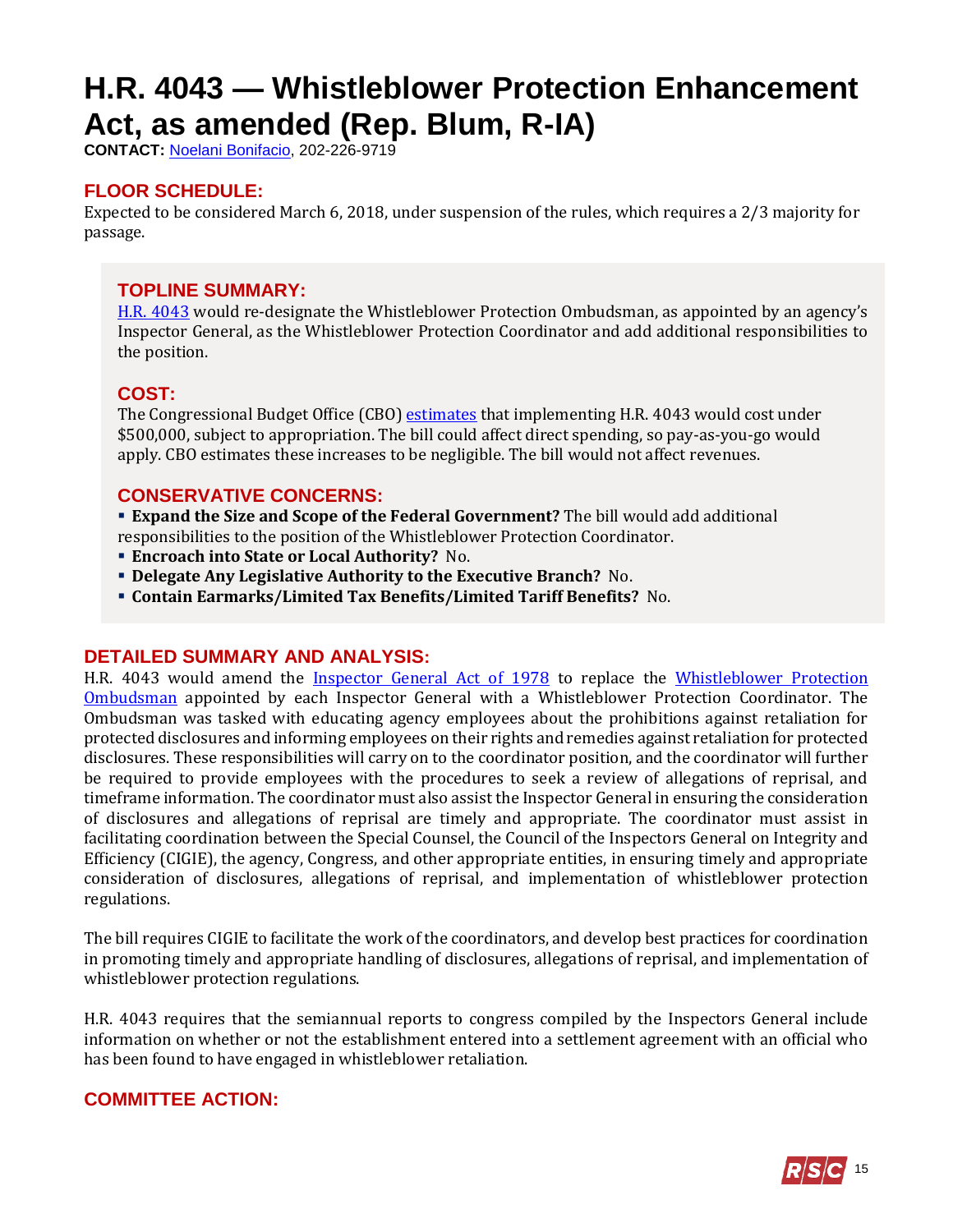H.R. 4043 was introduced on October 12, 2017. The bill was referred to the House Committee on Oversight and Government Reform. The bill was marked up on November 2, 2017, and was reported by voice vote.

## **ADMINISTRATION POSITION:**

No Statement of Administration Policy is available at this time.

#### **CONSTITUTIONAL AUTHORITY:**

According to the sponsor, Congress has the power to enact this legislation pursuant to the following: "Article 1, Section 8, Clause 18".